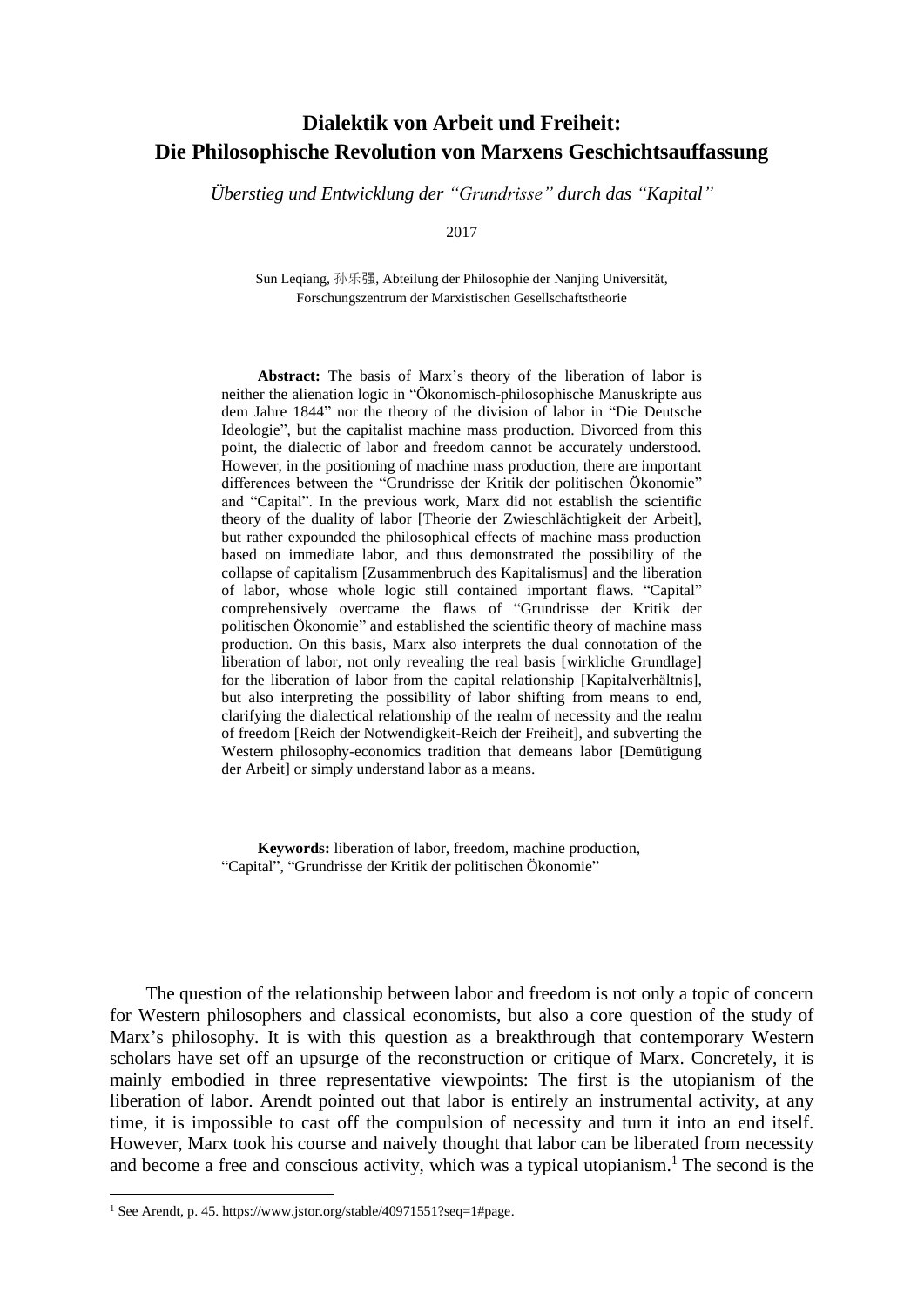empiricist view of immanent causality or the autonomist philosophy of antagonism. The American scholar Gould believes that Marx created a brand-new view of causality in "Grundrisse der Kritik der politischen Ökonomie" (hereinafter referred to as "Grundrisse"), i.e., the view of immanent causality grounded on labor. "Labour not only provides the ground for the concepts of cause, but more fundamentally constitutes the ontological domain of causality itself insofar as one is concerned with human affairs."<sup>2</sup> In this regard, the shift from labor to freedom is neither the product of the promotion of external causes nor the result of the self-movement of the idea, but rather the internal product of the self-development of labour.<sup>3</sup> Similarly, in the "Lessons on the 'Grundrisse': Marx beyond Marx", Negri also believes that the shift from labor to freedom is neither the result of the internal contradictory movement of capitalism nor the historical crystallization of the proletarian revolution, but the necessary product of the labor autonomy.<sup>4</sup> Freedom is entailed in labor. Allowing the selfdevelopment of the latter, it can spontaneously grow free. It is precisely based on this logic that Negri regards the "Grundrisse" as the culmination of Marx's thought development, and regards "Capital" as a historical retrogression of this work, and then the two are strictly opposed. <sup>5</sup> The third is the romanticist aesthetic salvation. Marcuse pointed out that, in the realm of necessity, labor is only a necessary means to meet needs, a kind of compulsion and misery; but in the realm of freedom, the essence of labor will undergo a major change, becoming a non-utilitarian play or amusement that transcends the limitation of the object [gegenständliche Schranken].<sup>6</sup> And this is exactly the basis of Baudrillard's critique of Marx's theory of the liberation of labor. <sup>7</sup> Around these interpretations, the domestic academic community has already made a positive critical response, but there are always some core issues that have not been effectively clarified. For example, what is the realistic basis of Marx's theory of the liberation of labor? How to understand the inner relationship between machine mass production theory and the liberation of labor? In terms of the elaboration of this issue, what are the differences between "Grundrisse" and "Capital"? Can "Grundrisse" be regarded as the culmination of Marx's thought development as Negri did? Clarifying these issues not only helps us to fully grasp the scientific connotation of Marx's theory of the liberation of labor, but also clarifies the spiritual essence of the revolution of Marx's view of history, and it can also provide us important inspiration inaccurately positioning the historical position and philosophical thoughts of "Grundrisse" and "Capital".

To actively respond to the criticism or reconstruction of Marx's theory of the liberation of labor by contemporary western scholars, we must first return to Marx's text, original sources, and clarify the original context [Urkontext] and scientific connotation of Marx's raising this issue [Stellung dieser Frage].

Looking at the development process of Marx's thoughts, we can see that in different periods, Marx's understanding of the relationship between labor and freedom is obviously different. In the "Economic and Philosophical Manuscripts of 1844", he started from the logic of humanism, presupposing free and conscious labor as the essence of man, in order to criticize the capitalist alienated labor, believing that as long as the latter is abandoned, the leap of labor from means to end can be realized, transforming it into a free activity that highlights the essential powers of man. This interpretation, both in terms of form and content, remains in the speculative alienation view of history.

<sup>2</sup> Gould, p. 76.

<sup>&</sup>lt;sup>3</sup> See Gould, p. 98.

<sup>4</sup> See Negri, p. 229.

<sup>5</sup> ibid., p. 38.

<sup>6</sup> See Marcuse, pp. 216-218.

<sup>7</sup> See Baudrillard, pp. 16-17.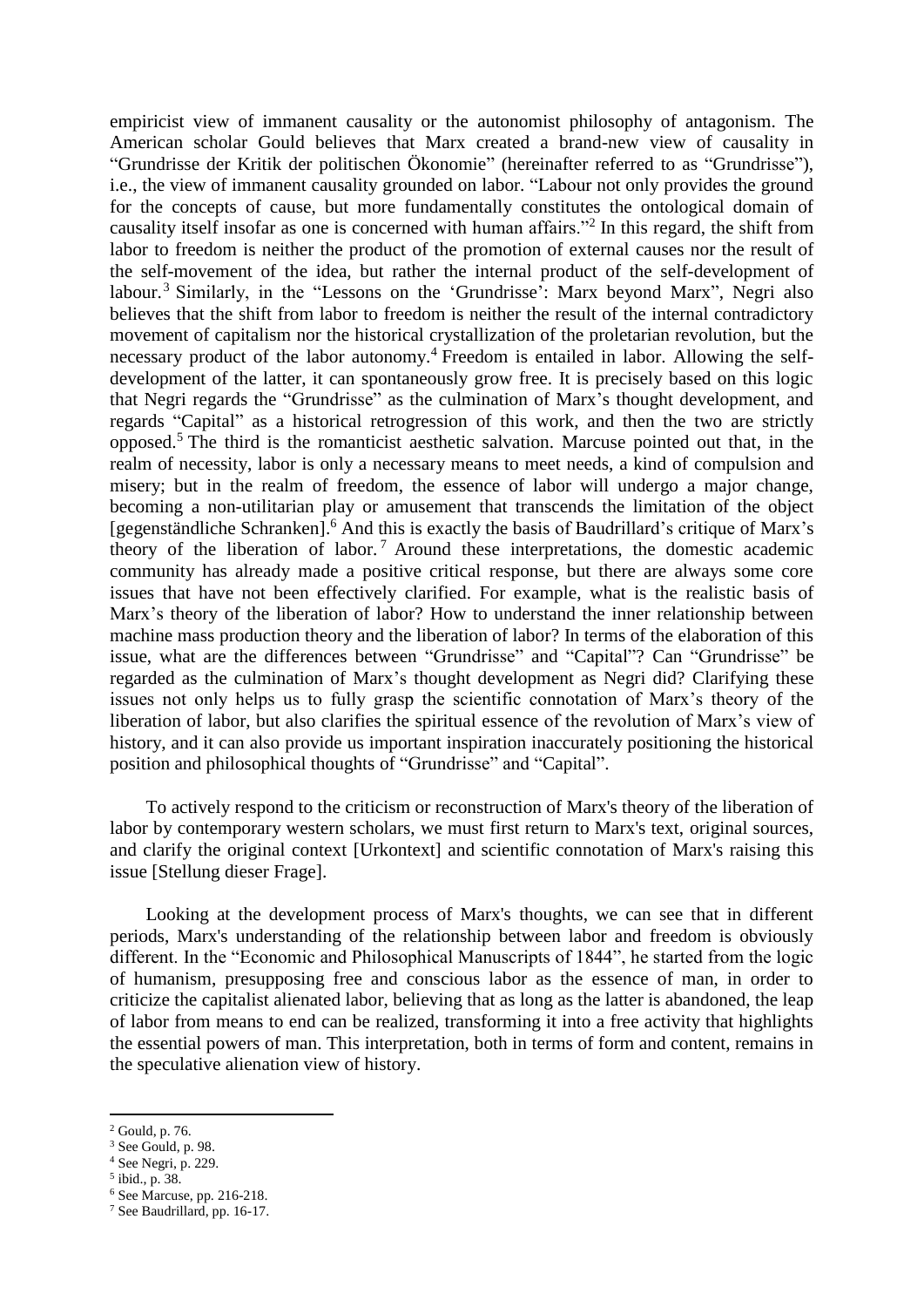In "German Ideology", Marx made an important advancement on this issue. The formation of historical materialism provided an important methodological support for his analysis of this issue. But objectively speaking, at that time he did not really understand the dialectic of material production, labor and freedom. Marx and Engels pointed out: "Die Arbeit hat bei ihnen allen Schein der Selbstbetätigung verloren und erhält ihr Leben nur, indem sie es verkümmert.... dass überhaupt das materielle Leben als Zweck, die Erzeugung dieses materiellen Lebens, die Arbeit (welche die jetzt einzig mögliche, aber wie wir sehn, negative Form der Selbstbetätigung ist), als Mittel erscheint."<sup>8</sup> At this time, Marx and Engels did not strictly distinguish between labor and material production, but directly equated the two. On the surface, there seems to be nothing wrong with this point of view, but once it reaches the stage of large-scale machine production, its flaws are clearly manifested. Labor is the main part of the material production process. Before the machine production, as a main activity, labor covers the entire material production process; from this perspective, the two are the same process. However, once they enter the stage of large-scale machine production, the two are strictly delimited. At this time, the role of labor in the entire production process will gradually decline, becoming a secondary link in the production, which is a qualitative change.

However, it is regrettable that although Marx and Engels have already talked about the large-scale machine production, they did not realize this point. Why? The main reason is that they did not really understand the essence of the large-scale machine production, but like Babbage and Schultz, they use Smith's logic of division of labor to understand the large-scale machine production. This has led them to not be clearly aware of the importance of distinguishing labor from production. Under the guidance of this logic, they will inevitably believe that the capitalist material production, i.e., labor, had become a slavery activity in contrast to Selbstbetätigung and verkümmert das Leben. This will inevitably lead to the inherent contradiction of capitalism, namely, contradiction between productive forces and form of communication [Verkehrsform], leading capitalism towards end. At this time, labor and material production will be liberated from this slavery form, becoming the "einzig mögliche Form der Selbstbetätigung" and realizing the transformation from means to end.

Then, what is worth thinking is whether material production can get rid of the limitations of natural necessity [Schranke der Naturnotwendigkeit] and become true free activity? Or, in the field of material production, what is the essential difference between the freedom that labor can achieve and the freedom that can be achieved by the labor of the end itself? This involves the issue of the relationship between the realm of necessity and the realm of freedom. At that time, Marx and Engels apparently did not have the ability to answer these questions.

In "Grundrisse", Marx made an important breakthrough on these issues. First of all, can labor become a free activity? Here, Marx gives a clear answer. He pointed out that in the capitalist and pre-capitalist societies, the reason why labor is reduced to a means is entirely caused by social conditions. This does not mean that labor can only exist as a means, but shows that "Arbeit, die sich noch nicht die Bedingungen, subjektive und objektive, geschaffen hat... Arbeit travail attractif, Selbstverwirklichung des Individuums"<sup>9</sup>. As long as these external limitations [äußre Schranke] are overcome, labor can be freed from compulsion and become a free activity. "Daß aber diese Überwindung von Hindernissen an sich Betätigung der Freiheit – und daß ferner die äußren Zwecke den Schein bloß äußrer Naturnotwendigkeit abgestreift erhalten und als Zwecke, die das Individuum selbst erst setzt, gesetzt werden – also als Selbstverwirklichung, Vergegenständlichung des Subjekts, daher reale Freiheit, deren

1

<sup>8</sup> Selected Works of Marx and Engels, Vol. 1, p. 128.

<sup>9</sup> Complete Works of Marx and Engels, Vol. 30, pp. 615-616.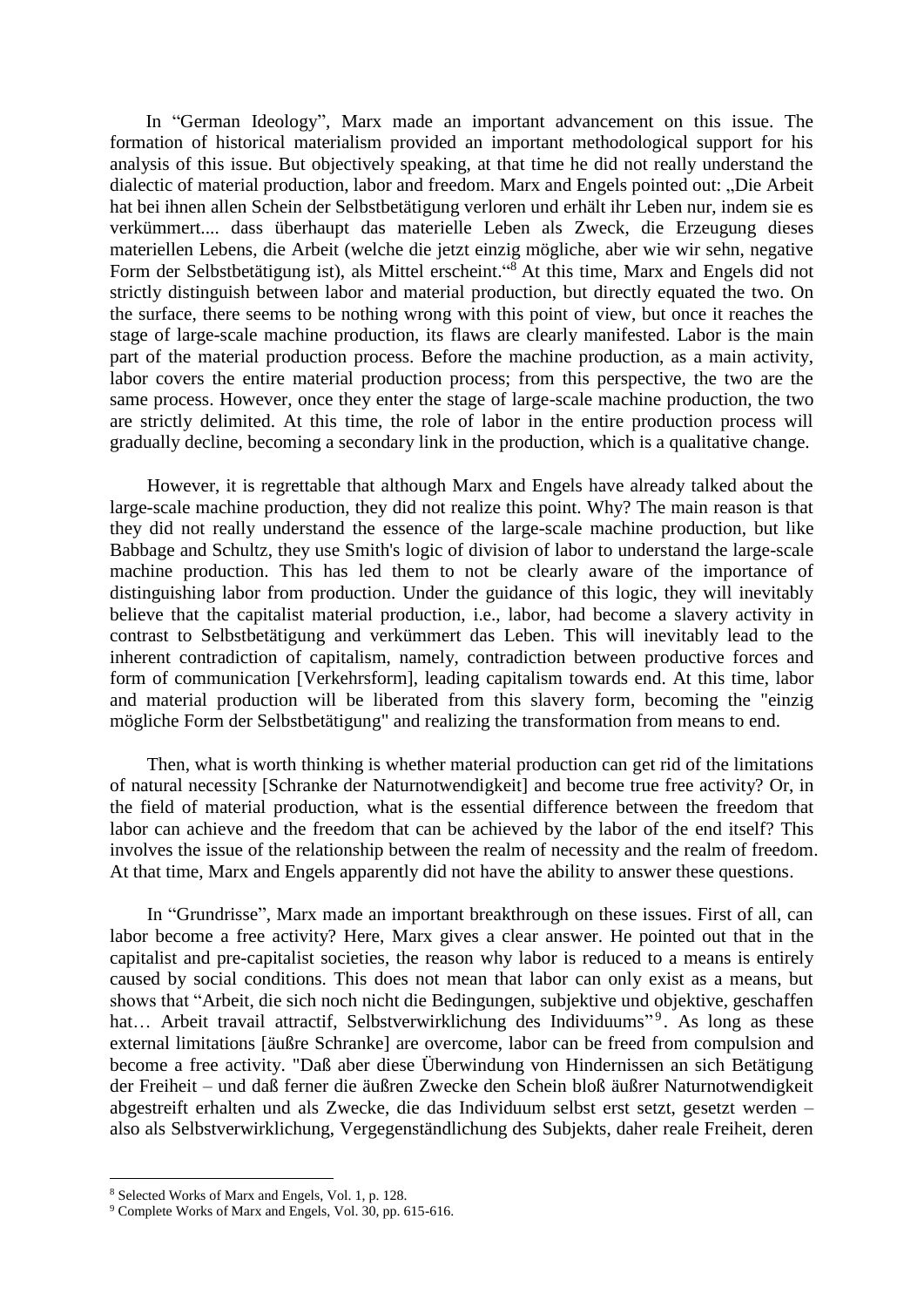Aktion eben die Arbeit"<sup>10</sup>. In this regard, Marx once again affirmed the possibility that labor will rise from means to end. So, how does it transform? Or, what is the wirkliche Grundlage of this transformation? At that time, Marx no longer resorts to the alienation logic of humanism as in "Economic and Philosophical Manuscripts of 1844" and does not appeal to the division of labor as in "German Ideology", but analyzes this problem all along in the context of large-scale machine production.

In this work, Marx pointed out that with the formation of Capital fixe, especially the introduction of the machinery, the capitalist production process has undergone major changes: if labor was the dominant process of production, now labor has become a secondary link of the production process.<sup>11</sup> At this time, the distinction between labor and production is no longer nominal or formal, but has substantial meaning. "Dies wird der emanzipierten Arbeit zugute kommen und ist die Bedingung ihrer Emanzipation."<sup>12</sup>

Marx pointed out that the decline of the role of labor in the production process will directly lead to the collapse of capitalist labor theory of value. The "Voraussetzung [der kapitalistischen Produktion] ist und bleibt – die Masse unmittelbarer Arbeitszeit, das Quantum angewandter Arbeit als der entscheidende Faktor der Produktion des Reichtums"<sup>13</sup>. This means that as long as production is capitalist in nature, immediate labor time is always the only measure of wealth; however, the decline in the role of labor in the production process means the real wealth of capitalism. Creation does not depend more on immediate labor time, but on the level of science and technology and its application in production, which will directly jeopardize the foundation of capitalist wealth production. "Das Kapital ist selbst der Widerspruch, daß es die notwendige Arbeitszeit (und dies ist zugleich die Reduktion des Arbeiters auf ein Minimum, i.e. seine Existenz als bloßes lebendiges Arbeitsvermögen) beständig aufzuheben sucht." <sup>14</sup> With this contradiction development, capitalism will encounter its insurmountable boundary [unüberwindbare Grenze], and eventually tend to disintegrate. "Sobald die Arbeit in unmittelbarer Form aufgehört hat, die große Quelle des Reichtums zu sein, hört und muß aufhören, die Arbeitszeit sein Maß zu sein und daher der Tauschwert [das Maß] des Gebrauchswerts…. Damit bricht die auf dem Tauschwert ruhnde Produktion zusammen, und der unmittelbare materielle Produktionsprozeß erhält selbst die Form der Notdürftigkeit und Gegensätzlichkeit abgestreift."<sup>15</sup> Labor will also be liberated from the capitalist slavery form and transformed into a new form.

So, does this mean that as long as you get rid of the compulsion of the capital relationship, labor can be automatically transformed into a free activity? The answer is no. To achieve this means that labor is no longer a tool for surplus value production, but a return to the general level, i.e., use value production to meet the development needs of the entire society. This is what Marx later called the feature of the socialist stage of labor. Here, labor is still a means, and it has not really translated into the end itself. To achieve this transformation, certain social conditions are needed.

Marx pointed out: "Die Arbeit der materiellen Produktion kann diesen Charakter nur erhalten, dadurch, daß 1. ihr gesellschaftlicher Charakter gesetzt ist, 2. daß sie wissenschaftlichen Charakters, zugleich allgemeine Arbeit ist, nicht Anstrengung des Menschen als bestimmt dressierter Naturkraft, sondern als Subjekt, das in dem

<sup>10</sup> ibid., p. 615.

<sup>&</sup>lt;sup>11</sup> Complete Works of Marx and Engels, Vol. 31, pp. 91-92.

 $12$  ibid., p. 97.

 $13$  ibid., p. 100.

<sup>14</sup> ibid., p. 101.

 $15$  ibid.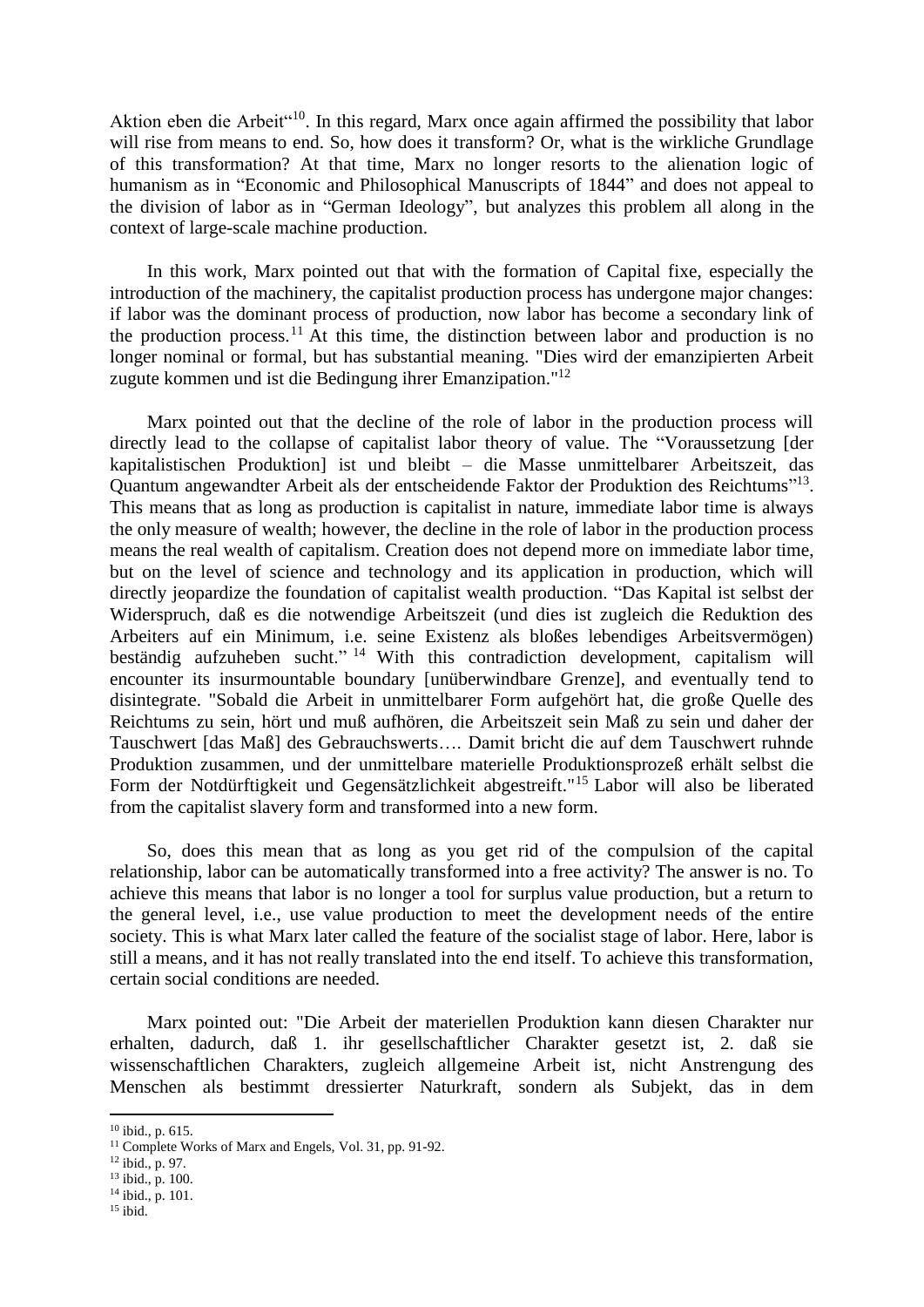Produktionsprozeß nicht in bloß natürlicher, naturwüchsiger Form, sondern als alle Naturkräfte regelnde Tätigkeit erscheint<sup>"16</sup> and the large-scale machine production precisely provides objective conditions for this transformation of labor. Marx pointed out that the machinery and the capitalist application of the machinery are completely different. "Daraus, daß die Maschinerie die entsprechendste Form des Gebrauchswerts des Capital fixe, folgt keineswegs, daß die Subsumtion unter das gesellschaftliche Verhältnis des Kapitals das entsprechendste und beste gesellschaftliche Produktionsverhältnis für die Anwendung der Maschinerie."<sup>17</sup> In other words, the abolition of capitalist relations of production simply means that the machinery is freed from the capitalist form of application and does not mean that the machinery itself is abolished. In the post-capitalist social form, this machinery will be liberated from the capital relationship and become the new foundation of social production. At this point, the separation of labor and production will have a deeper meaning, i.e., provide an objective basis for the true transformation of labor from means to end itself. In the primary post-capitalist stage, the use value production is still the main purpose of labor activities. However, the decline in the role of labor means that it takes less labor time to meet the production needs of the entire society. "Gemeinschaftliche Produktion vorausgesetzt, bleibt die Zeitbestimmung natürlich wesentlich. Je weniger Zeit die Gesellschaft bedarf, um Weizen, Vieh etc. zu produzieren, desto mehr Zeit gewinnt sie zu andrer Produktion, materieller oder geistiger. Wie bei einem einzelnen Individuum hängt die Allseitigkeit ihrer Entwicklung, ihres Genusses und ihrer Tätigkeit von Zeitersparung ab. Ökonomie der Zeit, darin löst sich schließlich alle Ökonomie auf. Ebenso muß die Gesellschaft ihre Zeit zweckmäßig einteilen, um eine ihren Gesamtbedürfnissen gemäße Produktion zu erzielen; wieder einzelne seine Zeit richtig einteilen muß, um sich Kenntnisse in angemeßnen Proportionen zu erwerben oder um den verschiednen Anforderungen an seine Tätigkeit Genüge zu leisten. Ökonomie der Zeit sowohl wie planmäßige Verteilung der Arbeitszeit auf die verschiednen Zweige der Produktion bleibt also erstes ökonomisches Gesetz auf Grundlage der gemeinschaftlichen Produktion. Es wird sogar in viel höherem Grade Gesetz."<sup>18</sup> This saving on labor time "bedeutet Erweiterung der Freizeit, gestattet jedem Mitglied der Gesellschaft die vollständige Entfaltung."<sup>19</sup> Once the latter becomes the dominant measure of society as a whole, the form and meaning of labor will also undergo a major transformation: it will no longer be manifested in pure material production activities. It is transformed into a high-level activity that everyone engages in free time; its purpose is no longer to produce means of living, to produce surplus value, but to achieve self-realization for everyone. At this time, labor will also be liberated from the field of material production, realizing the real transformation from means to end, and becoming the internal scale for everyone's free and all-round development.

So, does this mean that Marx's analysis has completely matured? It is not difficult to find out through careful analysis that at that time, Marx's entire argument logic still has important flaws.

First, in his view, immediate labor is "einziges wertbestimmendes Element"<sup>20</sup> der kapitalistischen Produktion des Reichtums, while immediate labor time is the only measure of capitalist wealth. This view is clearly problematic. From the point of view of use value, immediate labor is by no means the only source of wealth. Without the natural world, labor will be useless. "Es ist falsch zu sagen, dass die Arbeit die einzige Quelle des von ihr hervorgebrachten, nämlich des stofflichen Reichtums sei." 21 "Die *Natur* ist ebensosehr die

<sup>16</sup> Complete Works of Marx and Engels, Vol. 30, p. 616.

<sup>&</sup>lt;sup>17</sup> Complete Works of Marx and Engels, Vol. 31, p. 94.

<sup>18</sup> Collected Works of Marx and Engels, Vol. 30, p. 123.

<sup>19</sup> Complete Works of Marx and Engels, Vol. 31, pp. 107-108.

 $20$  ibid., p. 94.

<sup>21</sup> Complete Works of Marx and Engels, Vol. 44, p. 56.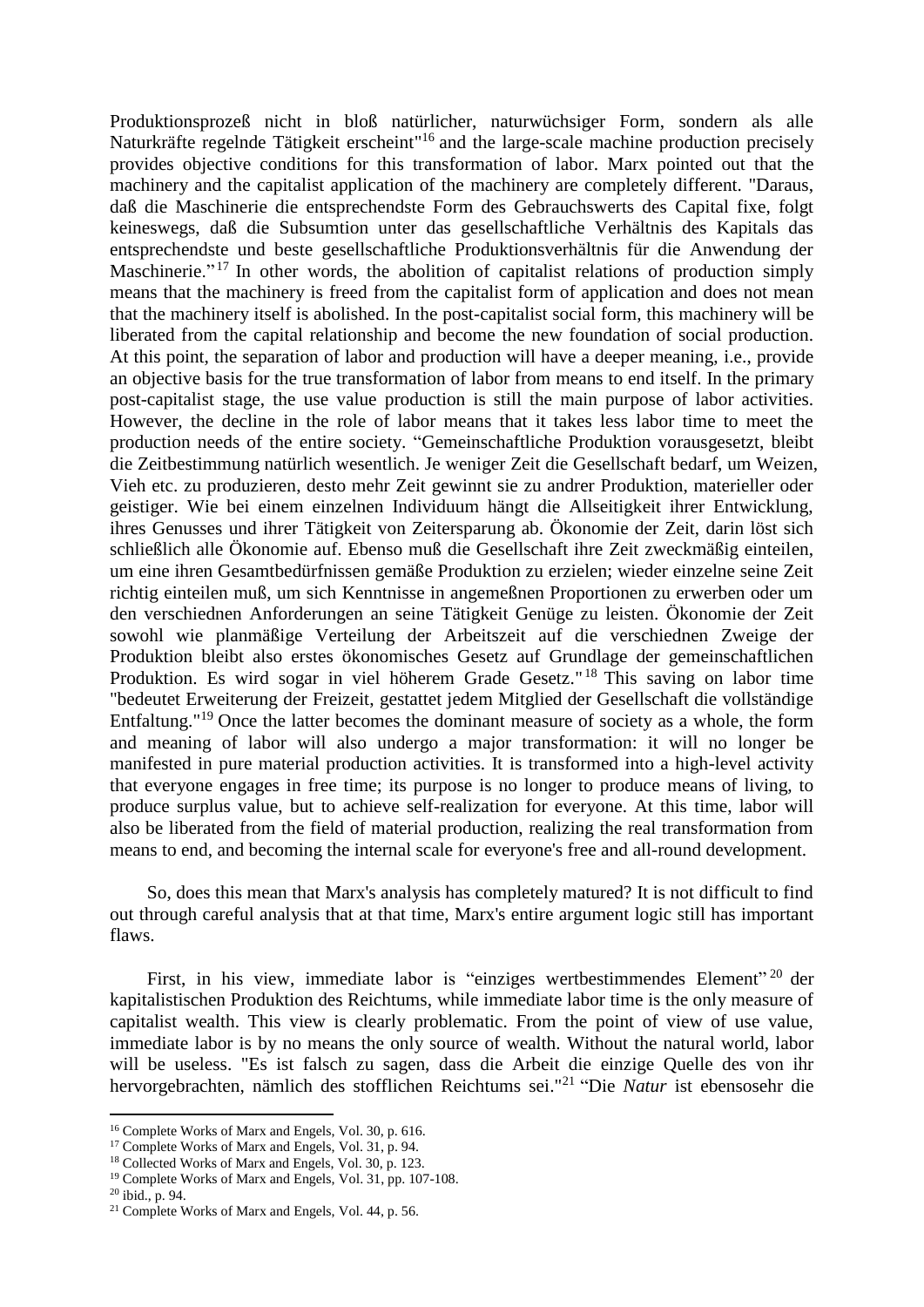Quelle der Gebrauchswerte (und aus solchen besteht doch wohl der sachliche Reichtum!)"<sup>22</sup>. From the perspective of value production, immediate labor or immediate labor time is by no means the decisive factor in the production of capitalist wealth, but abstract labor or abstract labor time. This shows that at that time, Marx did not truly overcome the inherent flaws of Ricardo's labor theory of value—i.e., value determined by immediate labor time—and had not established the scientific theory of labor duality [Theorie der Zwieschlächtigkeit der Arbeit]. This also determines that his analysis of the collapse logic of capitalism must have major flaws. He pointed out that the decisive factor of capitalist wealth production is immediate labor, while the development of big industry reduces labor to a minimum, so that the creation of wealth does not depend more on immediate labor. This contradiction constitutes the insurmountable inner limit of capitalism and will directly lead to the collapse of capitalism. This view is obviously untenable. Because the foundation of capitalist wealth production is by no means immediate labor, but abstract labor, even if the former is compressed to the lowest point, as long as the latter still exists, the capitalist production mechanism will still operate as usual. In this regard, at this time, Marx regarded the big industry as the critical point of the collapse of capitalism based on the "contradiction" caused by the separation of immediate labor and production process. This view is also wrong.

Moreover, his explanation of the "machine paradox" under the conditions of capitalism is also problematic. Since Marx always regards immediate labor as the basis of capitalist wealth production, he naturally thinks that the saving of immediate labor time is equal to the increase of free time, but why is the latter not transformed into the wealth of workers? For example, those relative surplus populations that are excluded from the production process by the machinery, their labor time has been reduced to zero, but why do they not enjoy freedom? Marx's answer is: This is caused by the capitalist application of machinery. So, what kind of production mechanism is it? Marx is obviously unable to answer. To solve this problem, it is still necessary to form the theory of duality of labor. Only by starting with abstract labor can we uncover the secrets of the capitalist production mechanism and solve the inherent roots of the "machine paradox". These problems are solved in later works.

In "Kritik der politischen Ökonomie, Band I" (1859), Marx overcame the inherent flaws of "Grundrisse". At this time, he no longer regards immediate labor as the source of capitalist wealth production, and is no longer based on the dialectic of quality and quantity of immediate labor to distinguish between material wealth and value wealth, but on the basis of the duality of commodities, the scientific theory of labor duality [Theorie der Zwieschlächtigkeit der Arbeit] is established. At this time, he clearly realized that the foundation of capitalist wealth production is by no means specific labor or immediate labor, but abstract labor. Therefore, in order to achieve the liberation of labor, we must first break the production mechanism of abstract labor. Then, can the decline of the role of immediate labor proposed by him in "Grundrisse" directly lead to the collapse of abstract labor or capitalist exchange value production system? To answer this question, we must first understand the dialectical relationship between productive forces, concrete labor and abstract labor.

In "Capital", Marx pointed out: "Produktivkraft ist natürlich stets Produktivkraft nützlicher, konkreter Arbeit und bestimmt in der Tat nur den Wirkungsgrad zweckmäßiger produktiver Tätigkeit in gegebnem Zeitraum. Die nützliche Arbeit wird daher reichere oder dürftigere Produktenquelle im direkten Verhältnis zum Steigen oder Fallen ihrer Produktivkraft. Dagegen trifft ein Wechsel der Produktivkraft die im Wert dargestellte Arbeit an und für sich gar nicht. Da die Produktivkraft der konkreten nützlichen Form der Arbeit

<sup>22</sup> Complete Works of Marx and Engels, Vol. 19, p. 15.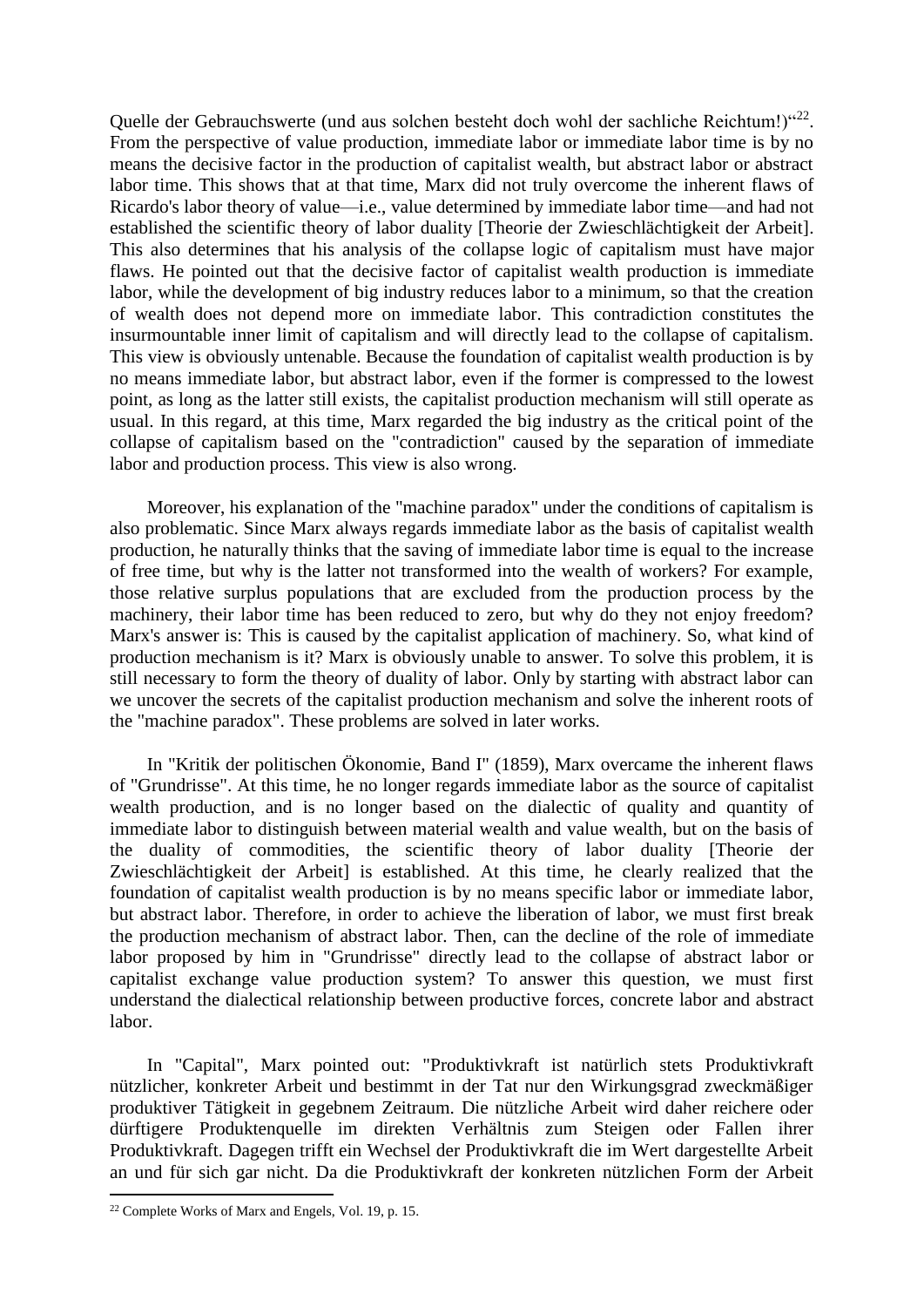angehört, kann sie natürlich die Arbeit nicht mehr berühren, sobald von ihrer konkreten nützlichen Form abstrahiert wird."<sup>23</sup> The development of productive forces or general intellect will directly affect concrete labor and is directly proportional to the latter; but there is no direct Zusammenhang between it and the value-producing abstract labor. The former must undergo a certain intermediary to indirectly affect the capitalist surplus value production. In terms of use value, the increase in productive forces means that concrete labor is able to produce more products in the same time; but this does not mean that the increase of the former can immediately affect the value of the commodity itself, which requires certain conditions. Only when it is widely adopted by the whole society will it affect the socially necessary labor time of commodity production, thereby reducing the value of goods. In the case of consumer goods, once the value of the commodity is reduced, it means that the variable capital portion used to maintain labor reproduction, namely wages is reduced, and the necessary labor time for producing wages also decreases, the result of which is by no means the collapse of the capitalist exchange value system, but a further perfection of the surplus value production. In other words, the development of productive forces has led to a double result: on the one hand, shortening "die zur Produktion einer Ware überhaupt gesellschaftlich notwendige Arbeitszeit"; on the other hand, reducing "den Wert der Arbeitskraft, also der zur Reproduktion oder Erhaltung der Arbeitskraft notwendige Teil des Arbeitstags"<sup>24</sup>, to increase the surplus value.

At this point, Marx truly realized that in "Grundrisse", the analysis that argues for the collapse of capitalism based merely on the decline of the role of the immediate labor caused by the development of productive forces is precisely untenable. The big industry has indeed promoted the separation of general intellect and labor, compressed the existence space of immediate labor, making the role of the latter in the production process decline, but it cannot be assumed from that that the capitalist exchange value system will collapse because the separation of immediate labor and production process cannot fundamentally subvert the foundation of the capitalist value production (abstract labor), and it will not directly lead to the collapse of the capitalist production system; on the contrary, it will further strengthen this mechanism and open a mode of relative surplus value production that is completely different from collaboration and workshop industry. It is also at this time that Marx truly realizes that the decline of the role of immediate labor in the production process is by no means the basis for the collapse of capitalism, but the necessary result of the production of relative surplus value; while, on the other hand, capital tries to reduce labor time, on the other hand measures the wealth it creates with labor time, is by no means the internal contradiction of capitalism either, but the objective mechanism of relative surplus value production; similarly, the largescale machine production is not even more the critical point of the collapse of capitalism, but the perfect form of relative surplus value production. On this basis, Marx fundamentally reveals the internal roots of the machine paradox under capitalist conditions. It is precisely because of the compulsion of the capital relationship that the machinery that originally saved labor time became a tool for capitalist surplus value production, which led most workers to be excluded from the production process and become an industrial reserve army and a relative surplus population. For them, although the immediate labor time has been reduced to the lowest point, they have no freedom at all, because the compression of this time is precisely the premise of relative surplus value production. Although they "vermeiden" immediate labor, they did not break away from the rule of abstract labor fundamentally, but "gehört dem Kapital ganz so absolut, als ob es sie auf seine eignen Kosten großgezüchtet hätte."<sup>25</sup> This shows that under capitalist conditions, it is precisely problematic to completely abandon

**<sup>.</sup>** <sup>23</sup> Complete Works of Marx and Engels, Vol. 44, pp. 59-60.

 $24$  ibid., p. 366.

<sup>25</sup> Complete Works of Marx and Engels, Vol. 44, p. 729.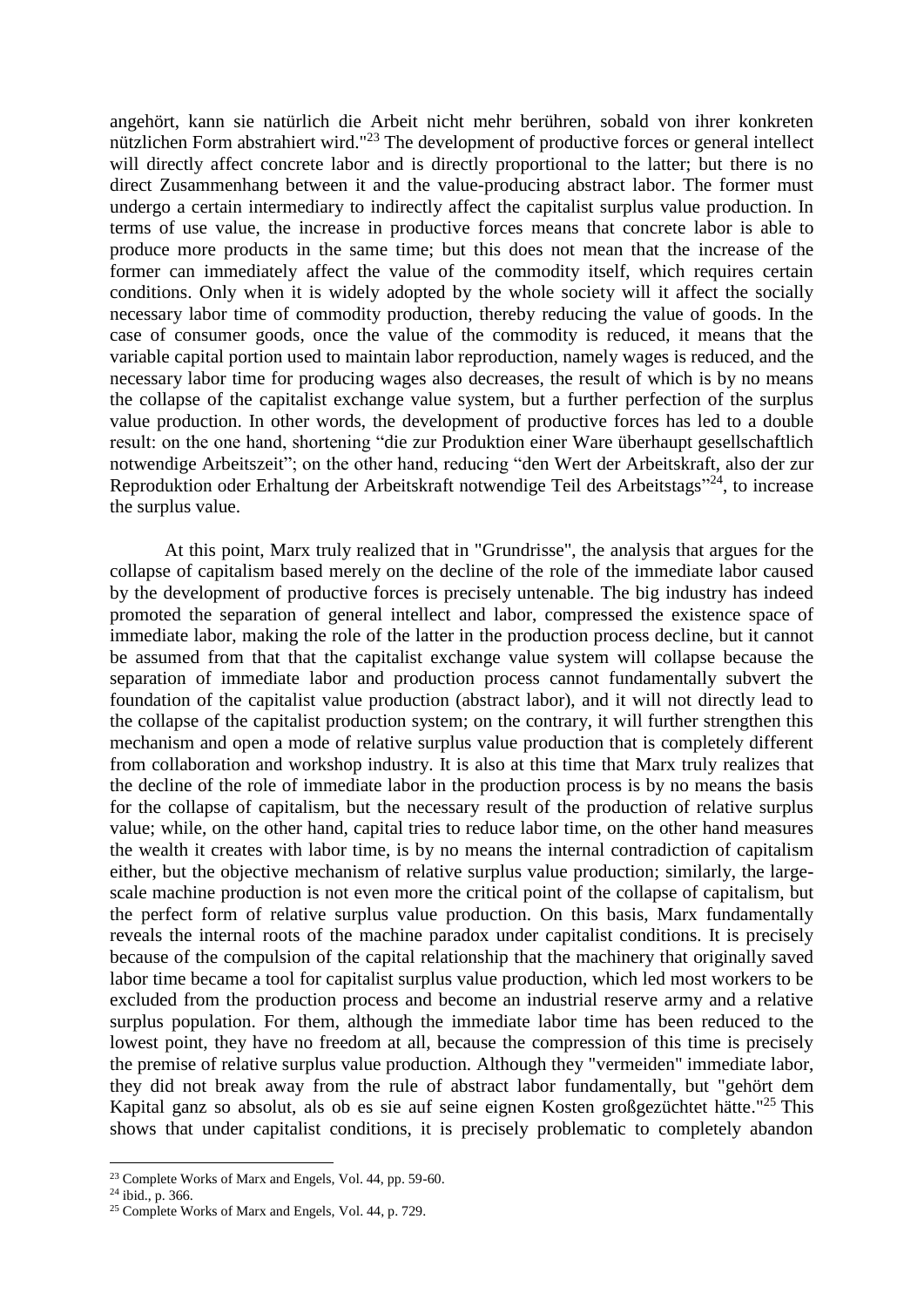abstract labor and simply demonstrate the collapse of capitalism and the generation of free time from immediate labor.

Then, what is the philosophical effect caused by the large-scale machine production? At this time, Marx no longer analyzes based on immediate labor, but makes a systematic proof from the organic composition of capital and abstract labor. On the one hand, from the perspective of object, the contradiction caused by the capitalist large-scale machine production is not the contradiction between immediate labor and labor theory of value, but the crisis of capital accumulation caused by the law of the continuous fall of the general rate of profit.<sup>26</sup> Marx pointed out that the development of capitalist machine production means that the proportion of constant capital will increase day by day, and "diese erzeugt mit der fortschreitenden relativen Abnahme des variablen Kapitals gegen das konstante eine steigend höhere organische Zusammensetzung des Gesamtkapitals, deren unmittelbare Folge ist, daß die Rate des Mehrwerts bei gleichbleibendem und selbst bei steigendem Exploitationsgrad der Arbeit sich in einer beständig sinkenden allgemeinen Profitrate ausdrückt."<sup>27</sup> This law is neither a simple empirical induction nor a theoretical fiction, but "aus dem Wesen der kapitalistischen Produktionsweise als eine selbstverständliche Notwendigkeit bewiesen,"<sup>28</sup> showing that capitalist production can never be free from the absolute limits of productive forces. As this law continues to develop, capitalism will eventually encounter insurmountable internal boundary [unüberwindbare innere Grenzen]. On the other hand, from the perspective of the subject, large-scale machine production can provide the objective condition for the generation of the universalized proletariat. In the division of labor, due to the existence of skilled workers and unskilled workers, the workers are presented in a hierarchical development trend. The big industry thoroughly eliminates the technical basis of the division of labor and homogenizes labor. This provides a precondition for the proletariat to transcend the hierarchy limitation [Schranke der Hierarchie] and transform it into a universalized class for itself. The maturity of these two conditions will eventually lead to the demise of capitalism and provide a fundamental premise for the liberation of labor.

Arriving here, the problem is not over. The liberation of labor from the capital relationship means that labor has been freed from the compulsion of economic necessity. It has not fundamentally surpassed the natural necessity. This involves another important question: how to understand the dialectical relationship between the realm of necessity and the realm of freedom? Marx pointed out that in the primary post-capitalist stage, labor is still a means of personal earning, and the mode of distribution can only be distribution according to work. In essence, it is still "bürgerliches Recht".<sup>29</sup> The greatest "Freiheit in diesem Gebiet kann nur darin bestehn, daß der vergesellschaftete Mensch, die assoziierten Produzenten, diesen ihren Stoffwechsel mit der Natur rationell regeln, unter ihre gemeinschaftliche Kontrolle bringen, statt von ihm als von einer blinden Macht beherrscht zu werden; ihn mit dem geringsten Kraftaufwand und unter den, ihrer menschlichen Natur würdigsten und adäquatesten Bedingungen vollziehn. Aber es bleibt dies immer ein Reich der Notwendigkeit."<sup>30</sup> In other words, labor that stays in the field of material production, regardless of its productive effectivity and form of organization is always unable to get rid of the limitation of natural necessity [Schranke der Naturnotwendigkeit] and become the end itself. To do this, labor must also be liberated from the realm of material production. "Das

1

 $^{26}$  In fact, in the third part of "Grundrisse", Marx has noticed this point and proposed the law of rate of profit to fall. However, the rate of profit here is not the later general rate of profit formed after the medium through competition, but the immediate rate of profit; more importantly, at that time, he still understood this law from immediate labor. <sup>27</sup> Complete Works of Marx and Engels, Vol. 46, p. 237.

<sup>28</sup> ibid.

<sup>29</sup> Complete Works of Marx and Engels, Vol. 19, p. 23.

<sup>30</sup> Complete Works of Marx and Engels, Vol. 46, pp. 928-929.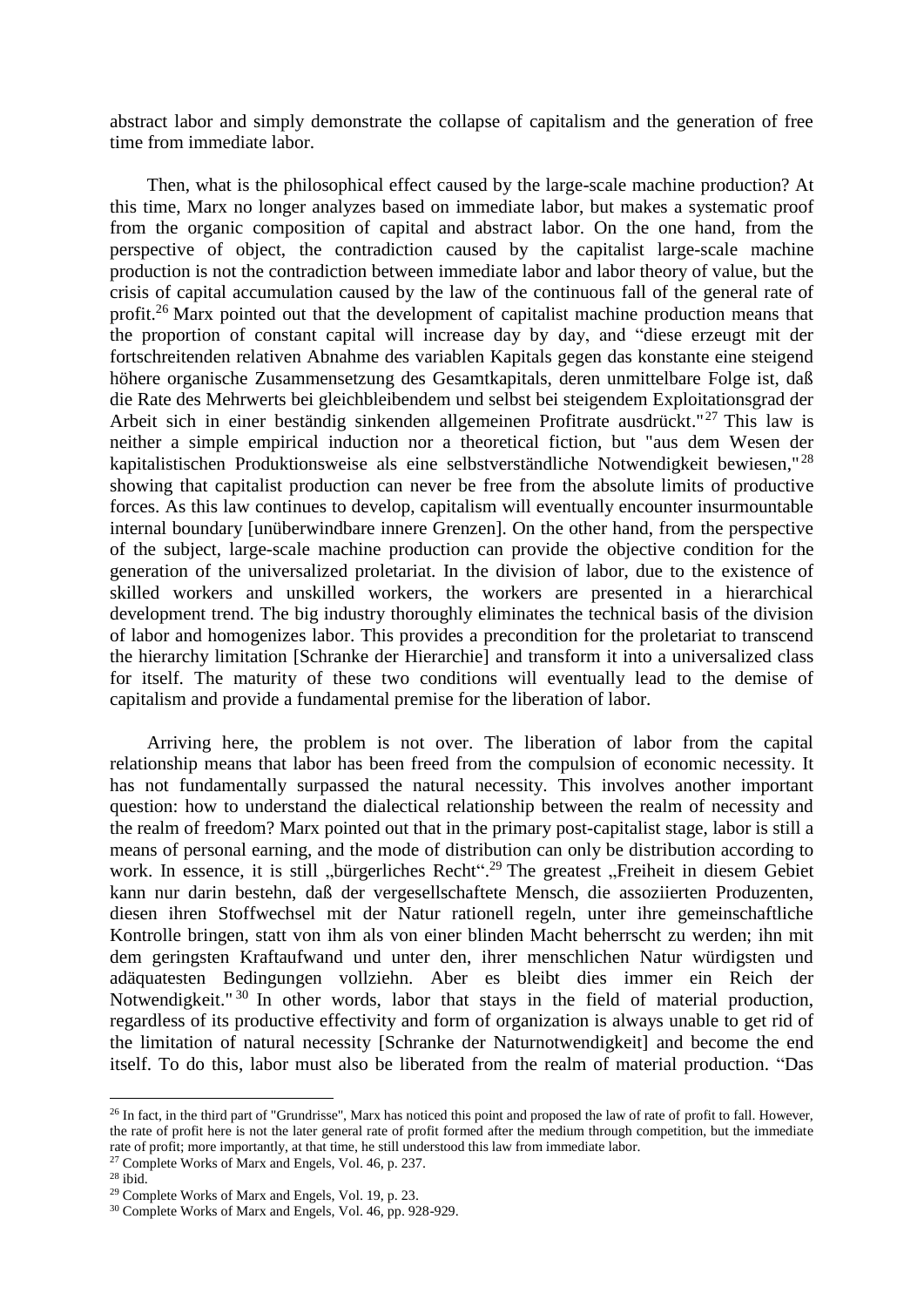Reich der Freiheit beginnt in der Tat erst da, wo das Arbeiten, das durch Not und äußere Zweckmäßigkeit bestimmt ist, aufhört; es liegt also der Natur der Sache nach jenseits der Sphäre der eigentlichen materiellen Produktion. Jenseits desselben beginnt die menschliche Kraftentwicklung, die sich als Selbstzweck gilt, das wahre Reich der Freiheit, das aber nur auf jenem Reich der Notwendigkeit als seiner Basis aufblühn kann."<sup>31</sup>

Then, how does labor liberate itself from natural necessity? At this point, Marx inherited the theoretical analysis of "Grundrisse" and affirmed the general anthropological significance of the large-scale machine production. In the post-capitalist social stage, it does not mean that mankind has returned to the original state of production. The material productive forces created by capitalism will be inherited and become the basis of future social production, and the machinery will become the true weapon to save labor time, and then provide a material basis for labor to get rid of the limitations of natural necessity [Schranke der Naturnotwendigkeit]. Once the labor time is saved to a certain extent, labor will be liberated from the natural necessity, and those labors that are required by "Not und äußere Zweckmäßigkeit" will be truly terminated. Then, the meaning and form of labor will also fundamentally change and transformed into the "das erste Lebensbedürfnis" for human beings.<sup>32</sup> At this time, the true realm of freedom has come.

Based on the above analysis, we can draw the following conclusions:

First, in Marx's view, the liberation of labor includes two progressive processes. In primitive society, labor is all along restricted by natural necessity; in slave society and feudal society, the purpose of labor is still to satisfy people's survival needs, but in addition to being restricted by natural necessity, it is also subject to political dependency relations; although the capitalist society has abandoned the "Naturnotwendigkeit in ihrer unmittelbaren Form"<sup>33</sup> and the political dependency relationship, it has formed an economic necessity that is not transferred by human will, resulting in making labor completely a tool for the production of surplus value. Therefore, in order to realize the liberation of labor, the first step must fundamentally eliminate the capitalist production relations, liberate labor from surplus production, and return it to general human activities. Then, on the basis of gemeinschaftliche Produktion, the labor time is continuously saved, and the latter is liberated from the field of material production and transformed into a higher-level free activity, so that it truly rises to the end itself, leaps from the realm of necessity to the realm of freedom. From this point of view, Marx's theory of the liberation of labor has always been based on the premise of the transformation of social relations. In the absence of this premise, it is absolutely impossible to grow freedom by the self-development of labor alone. In this regard, Marx's view of history is by no means Gould's empiricist view of immanent causality, nor the autonomist philosophy of antagonism identified by Negri, nor the technical determinism accused by Habermas, but the historical dialectic based on the contradictory movement between productive forces and relations of production. This is also an important reason why Marx has devoted himself to dissecting the inherent contradictions of capitalism in different periods. Only based on this view of history can the path to realize the liberation of labor be fundamentally found.

Second, based on the large-scale machine production, Marx fully revealed the dialectic of labor and freedom, completely subverting the Western philosophy-economic tradition that demeans labor or merely understood labor as a means. In the history of philosophy, Aristotle pioneered the Western tradition of demeaning labor. In his view, labor is always a low-lying

 $31$  ibid.

<sup>32</sup> Complete Works of Marx and Engels, Vol. 19, p. 23.

<sup>33</sup> Complete Works of Marx and Engels, Vol. 30, p. 286.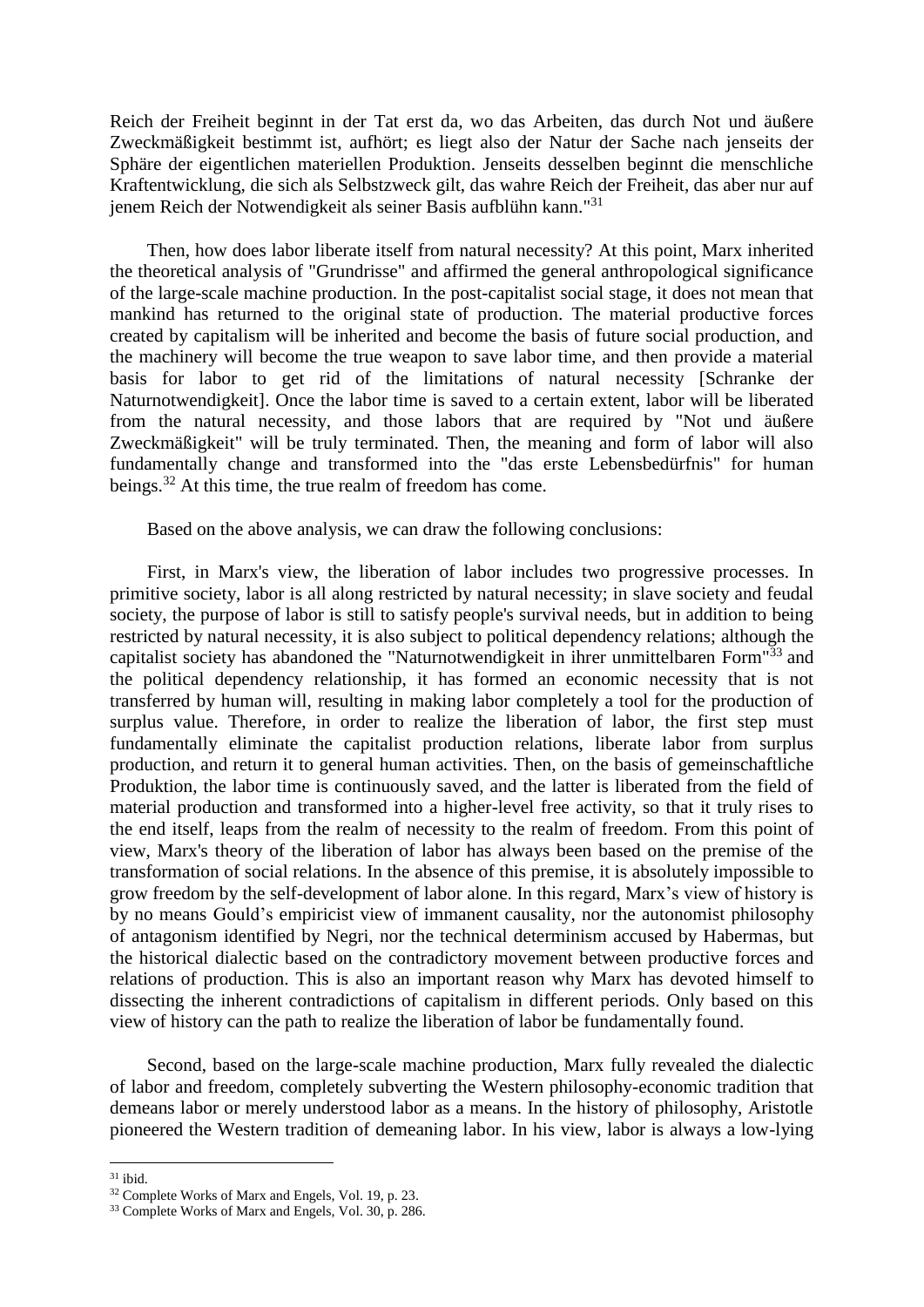slave activity, and it is impossible to become freedom itself. Although Smith founded the labor theory of value, he always believed that labor is a kind of misfortune and sacrifice, and that Nicht-Arbeit is a kind of "Freiheit und Glück", which in turn abstractly opposes labor and freedom. Similarly, Kant has always solidified labor and freedom in two different fields, denying that there is an immanent Zusammenhang between labor and freedom. Although Hegel affirmed the historical role of labor in modern society and for the first time subverted the Western tradition of demeaning labor, he always understood labor as an intermediary link of the self-development of absolute spirit, and did not recognize that labor itself could be an end. In this regard, he did not truly transcend Western traditions. Marx, proceeding from the theory of machine production, has scientifically interpreted the dual connotation of the liberation of labor, not only reveals the wirkliche Grundlage der liberation of labor from the capital relationship, but also explains the possibility that labor changes from means to end, completely subverting the entire Western philosophy-economic tradition. In this regard, Marx's theory of the liberation of labor is by no means a speculative result derived from humanistic logic, nor is it a utopia, but a scientific conclusion based on historical materialist analysis of machine production. Therefore, when Arendt only understands the dialectic of labor and freedom based on pre-modern manual labor or slave labor, she has just ignored the realistic basis of Marx's theory of the liberation of labor.

Third, in "Grundrisse" and "Capital", Marx has important differences in the understanding of machine production and its philosophical effects. In the previous work, Marx was based on immediate labor rather than the theory of labor duality [Theorie der Zwieschlächtigkeit der Arbeit] to demonstrate the immanent contradictions caused by the large-scale machine production. This led to the following result: There are important flaws in his then analysis of relative surplus value and the logic of collapse of capitalism. "Capital" has completely overcome the theoretical flaws of the "Grundrisse" and achieved a comprehensive transcendence and development of the latter. Therefore, when Gould and Negri simply interpret Marx's theory of the liberation of labor according to "Grundrisse", they did not see the theoretical flaws of this work; while the latter regarded the "Grundrisse" as the culmination of Marx's thought development, they just obliterated the historical contribution of "Capital". Taking a step back, their reading of the relationship between labor and freedom is built on the misinterpretation of "Grundrisse". Although this work still has certain theoretical flaws, it also embodies the view of history. It is by no means an empiricist view causality or an autonomist philosophy of antagonism that they understand.

Finally, is labor as an end, really like Marcuse said, a play or amusement that goes beyond any limitations [Schranken]? The answer is also negative. In the realm of freedom, labor is free from the dual compulsion of economic necessity and natural necessity. "Was keineswegs meint, daß sie bloßer Spaß sei, bloßes amusement, wie Fourier es sehr grisettenmäßig naiv auffaßt. Wirklich freie Arbeiten, z.B. Komponieren, ist grade zugleich verdammtester Ernst, intensivste Anstrengung."<sup>34</sup> In this regard, Marcuse's interpretation of labor in the realm of freedom as a play or amusement is completely wrong. In fact, this is a distortion of Marx's theory of the liberation of labor based on "Economic and Philosophical Manuscripts of 1844". However, it is worth pondering that in "Mirror of Production", Baudrillard just regarded Marcuse's interpretation as Marx's own thought and launched an attack on the latter's theory of the liberation of labor, believing it was the true embodiment of bourgeois ideology. "This realm beyond political economy called play, non-work, or nonalienated labor, is defined as the reign of a finality without end. In this sense it is and remains an *esthetic*, in the extremely Kantian sense, with all the bourgeois ideological connotations which that implies. Although Marx's thought settled accounts with bourgeois morality, it

<sup>34</sup> Complete Works of Marx and Engels, Vol. 30, p. 616.